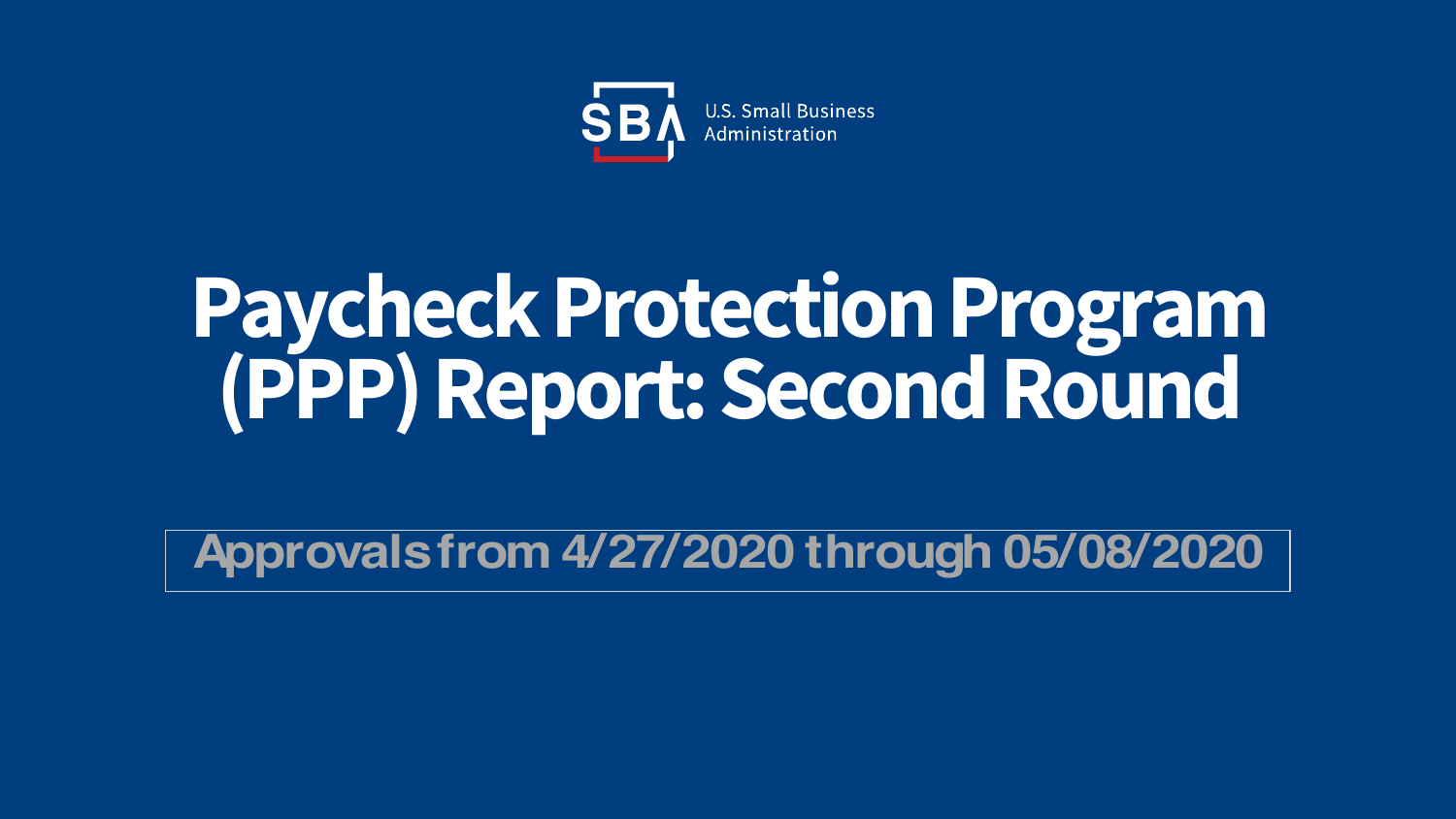# **Summary for Second Round**

| Loan Count Gross Dollars Lender Count |       |  |
|---------------------------------------|-------|--|
| 2,571,167 \$188,943,588,568           | 5,463 |  |

| <b>Lender Size</b>              | Lender<br><b>Count</b> | <b>Approved</b><br><b>Loans</b> | <b>Approved</b><br><b>Dollars</b> | $%$ of<br><b>Amount</b> |
|---------------------------------|------------------------|---------------------------------|-----------------------------------|-------------------------|
| <b>S50 B in Assets</b>          | <b>148</b>             | 1,235,413                       | \$100,030,386,202]                | 53%                     |
| $ \$10 B$ to $\$50 B$ in Assets | <b>86</b>              | 363,143                         | \$28,943,084,497                  | 15%                     |
| <b>S10 B in Assets</b>          | 5,229                  | 972,611                         | \$59,970,117,870                  | 32%                     |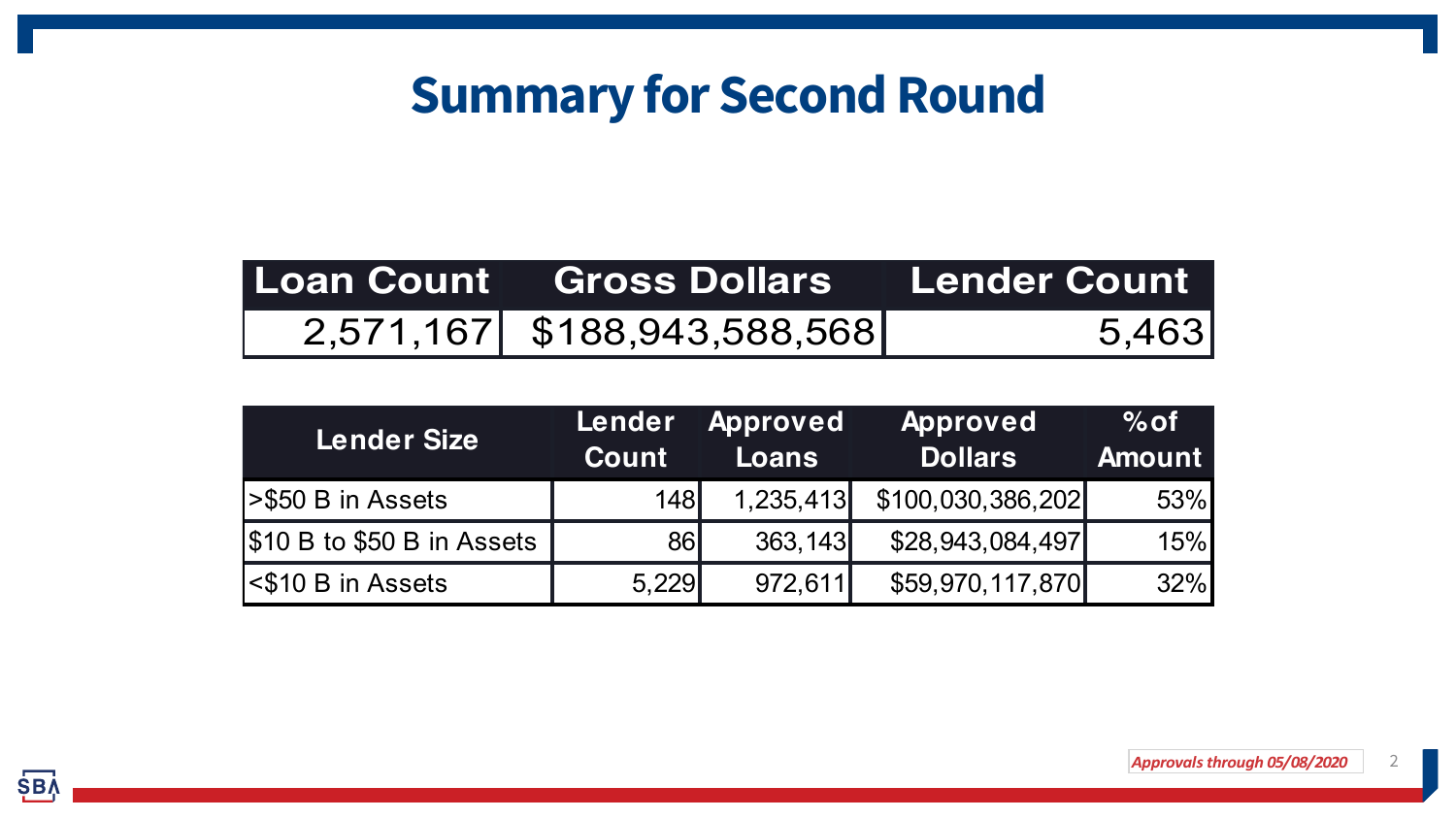# **Lender Segments for Second Round**

#### **CDFI's and MDI's**

| <b>Lender Type</b> | <b>Lender Count</b> | <b>Loan Count</b> | <b>Gross Dollars</b> |
|--------------------|---------------------|-------------------|----------------------|
| <b>CDFI's</b>      | 302                 | 50,492            | \$2,770,808,950      |
| MDI's              | 122                 | 59,056            | \$4,023,783,819      |
| Both               | 28                  | 6,090             | \$582,089,121        |
| Total              | 396                 | 103,458           | \$6,212,503,648      |

#### **Lenders with <\$1b Assets and Non-Banks**

| <b>Lender Type</b>                      | <b>Lender Count</b> | <b>Loan Count</b> | <b>Gross Dollars</b> |
|-----------------------------------------|---------------------|-------------------|----------------------|
| Banks (less than \$1b)                  | 3,568               | 427,489           | \$23,608,869,339     |
| <b>Small Business Lending Companies</b> | 13                  | 15,400            | \$2,265,997,737      |
| Credit Unions (less than \$1b)          | 691                 | 33,499            | \$1,396,194,337      |
| Fintechs (and other State Regulated)    | 15                  | 69,423            | \$1,341,127,776      |
| <b>Farm Credit Lenders</b>              | 53                  | 8,896             | \$543,660,514        |
| Savings & Loans (less than \$1b)        | 76                  | 4,796             | \$270,714,471        |
| Non Bank CDFI Funds                     | 8                   | 3,994             | \$185,307,067        |
| <b>Certified Development Companies</b>  | 19                  | 3,495             | \$183,030,847        |
| Microlenders                            | 31                  | 3,707             | \$118,378,252        |
| <b>BIDCOS</b>                           |                     | 24                | \$743,805            |
| Total                                   | 4,475               | 570,723           | \$29,914,024,145     |

\* Loans from CDFI/MDI's banks with <\$1b Assets and non-bank CDFI's are

captured in both tables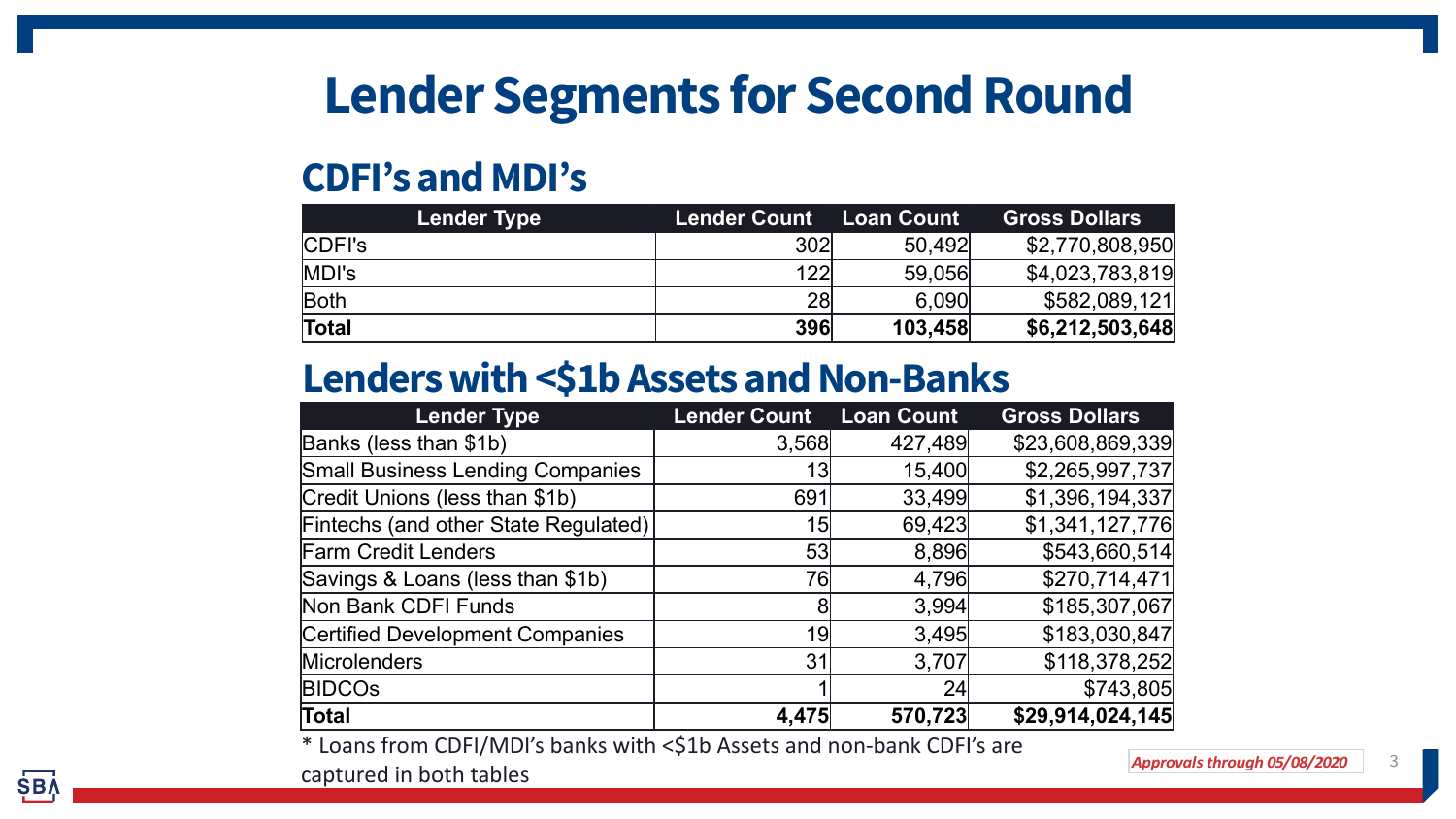### **States and Territories for Second Round**

|              | <b>Approved</b> | <b>Approved</b>  |
|--------------|-----------------|------------------|
| <b>State</b> | Loans           | <b>Dollars</b>   |
| ΑK           | 4,750           | \$368,180,450    |
| AL           | 30,647          | \$1,525,755,462  |
| AR           | 17,401          | \$663,435,916    |
| AS           | 87              | \$4,966,444      |
| <b>AZ</b>    | 51,317          | \$4,012,653,804  |
| CA           | 376,803         | \$35,802,231,257 |
| CO           | 52,785          | \$3,267,353,381  |
| <b>CT</b>    | 34,629          | \$2,725,531,573  |
| DC           | 7,216           | \$1,065,656,193  |
| DE           | 5,667           | \$395,884,847    |
| FL           | 222,570         | \$13,410,559,155 |
| GA           | 78,008          | \$5,117,317,474  |
| GU           | 1,206           | \$93,721,567     |
| HI           | 10,414          | \$487,023,393    |
| IA           | 23,191          | \$855,528,382    |
| ID           | 14,051          | \$763,899,867    |
| IL           | 101,905         | \$6,973,556,382  |
| IN           | 35,624          | \$2,173,039,568  |
| KS           | 21,106          | \$873,817,925    |
| KY           | 20,394          | \$1,159,401,378  |

|              | <b>Approved</b> | <b>Approved</b>  |
|--------------|-----------------|------------------|
| <b>State</b> | Loans           | <b>Dollars</b>   |
| LA           | 37,186          | \$2,271,563,428  |
| MА           | 56,506          | \$4,678,358,510  |
| MD           | 41,378          | \$3,556,949,724  |
| MF           | 10,287          | \$345,125,193    |
| МΙ           | 66,790          | \$5,822,149,865  |
| MN           | 42,863          | \$2,351,171,512  |
| MO           | 36,808          | \$1,806,239,740  |
| МP           | 259             | \$21,052,640     |
| MS           | 19,614          | \$708,706,077    |
| мт           | 8,121           | \$297,612,268    |
| ΝC           | 66,677          | \$4,696,588,382  |
| ND           | 7,461           | \$246,267,563    |
| NE           | 15,647          | \$513,129,973    |
| NΗ           | 10,228          | \$611,995,492    |
| NJ           | 90,970          | \$8,027,542,309  |
| NM           | 11,565          | \$818,989,209    |
| NV           | 26,516          | \$2,097,112,541  |
| NY           | 190,052         | \$18,789,434,045 |
| OH           | 66,359          | \$4,945,138,628  |
| OK           | 23,856          | \$929,949,637    |

|                 | <b>Approved</b> | <b>Approved</b>  |
|-----------------|-----------------|------------------|
| <b>State</b>    | Loans           | <b>Dollars</b>   |
| ΟR              | 35,751          | \$3,217,222,676  |
| РA              | 81,093          | \$5,740,967,808  |
| ΡR              | 23,787          | \$1,053,976,529  |
| RI              | 7,960           | \$593,188,486    |
| SC              | 33,061          | \$2,019,303,964  |
| SD              | 8,991           | \$307,098,234    |
| TN              | 46,905          | \$2,613,261,852  |
| ТX              | 204,762         | \$13,860,253,758 |
| UT              | 24,733          | \$1,771,010,637  |
| VA              | 54,989          | \$4,337,890,876  |
| VI              | 913             | \$61,469,771     |
| VT              | 4,152           | \$204,865,767    |
| WA              | 58,149          | \$5,394,106,824  |
| W١              | 34,118          | \$1,785,329,072  |
| wv              | 7,897           | \$485,847,921    |
| WY              | 4,804           | \$215,303,718    |
| To be confirmed | 188             | \$7,899,524      |

4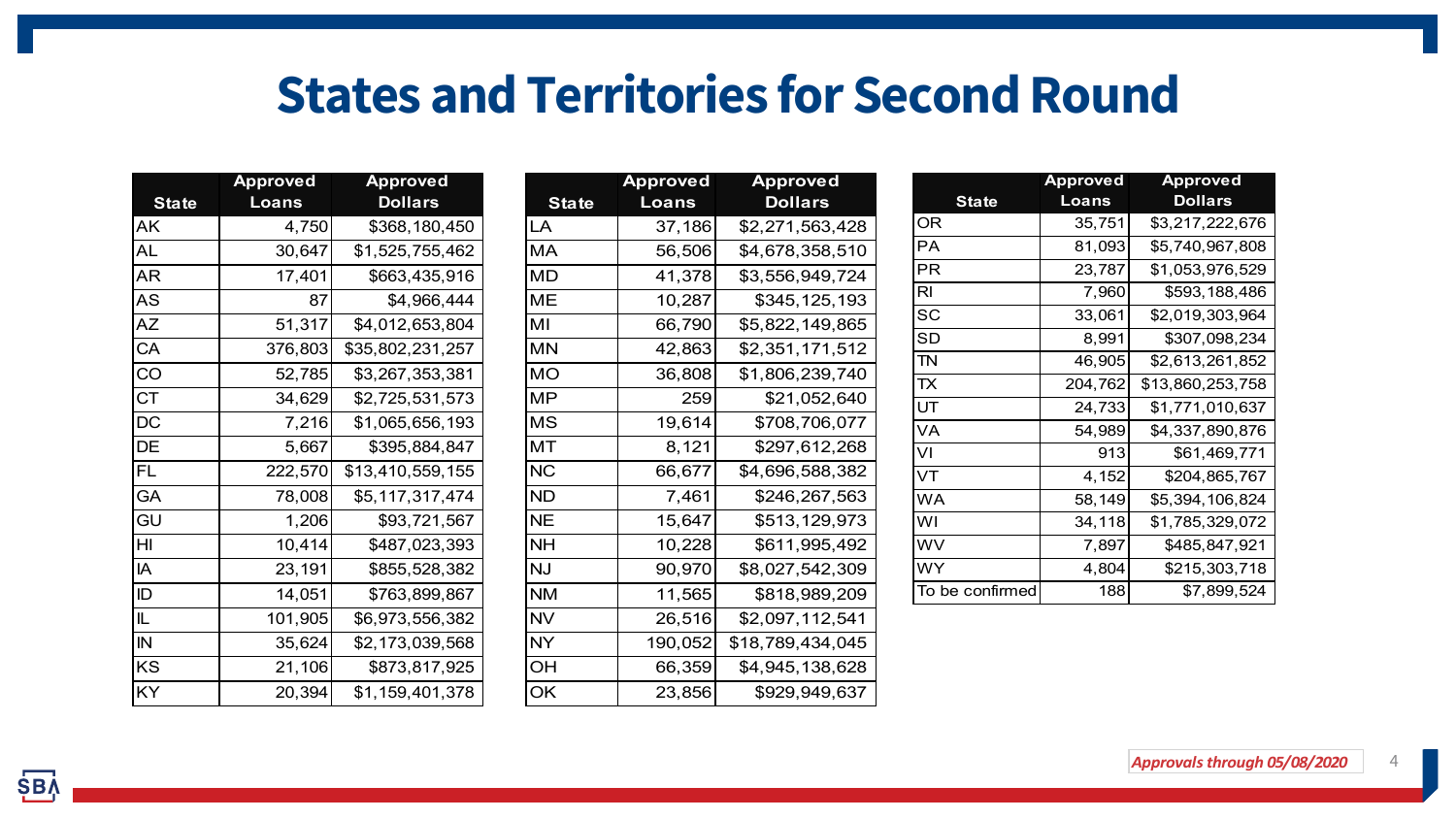## **Loan Size for Second Round**

| <b>Loan Size</b>   | <b>Approved</b> |                         | $%$ of   | $%$ of        |
|--------------------|-----------------|-------------------------|----------|---------------|
|                    | Loans           | <b>Approved Dollars</b> | Count    | <b>Amount</b> |
| \$50K and Under    | 1,877,950       | \$32,856,427,350        | 73.26%   | 20.70%        |
| $>$ \$50K - \$100K | 331,866         | \$23,470,699,187        | 12.95%   | 14.79%        |
| $> $100K - $150K$  | 130,073         | \$15,887,602,486        | 5.07%    | 10.01%        |
| >\$150K - \$350K   | 147,602         | \$32,631,473,177        | 5.76%    | 20.56%        |
| $>$ \$350K - \$1M  | 61,646          | \$34,365,428,096        | 2.40%    | 21.65%        |
| $> $1M - $2M$      | 14,130          | \$19,530,467,793        | 0.55%    | 12.30%        |
| >\$2M - \$5M       | 6,352           | \$18,857,362,992        | 0.25%    | 11.88%        |
| > \$5M             | 1,548           | \$11,344,127,488        | $0.06\%$ | 7.15%         |

**\* Overall average loan size is: \$73K.**